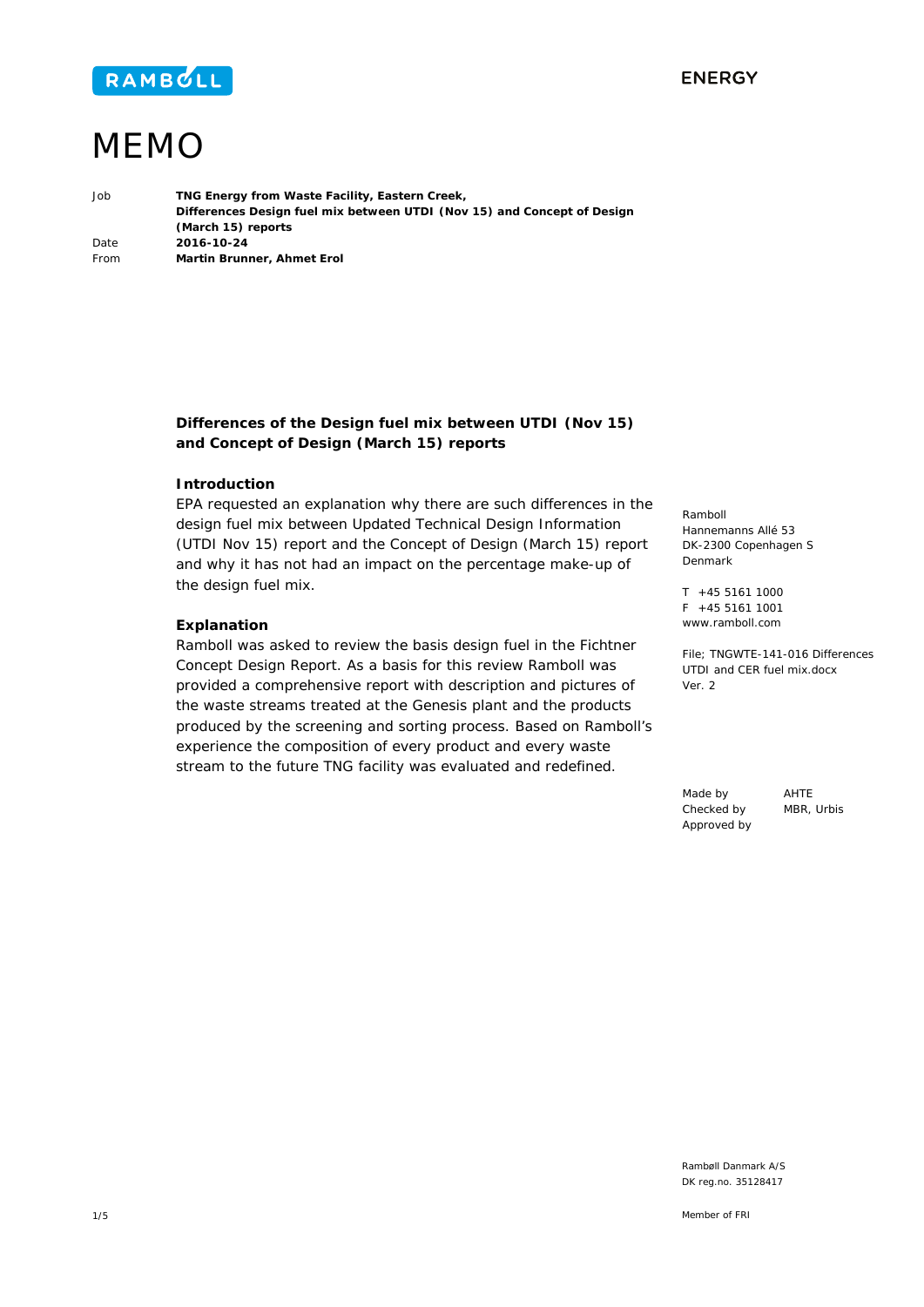

#### **Composition of waste streams by products**

The following table shows the composition of the design fuel based on products (paper, plastic, etc.) in the different waste streams (CRW, C&D, etc.) according to the Concept Design Report (CDR).

|                      |               |            |        | Table 1: Proposed design fuel analysis, as received basis |                               |               |                          |                |                 |                        |                           |
|----------------------|---------------|------------|--------|-----------------------------------------------------------|-------------------------------|---------------|--------------------------|----------------|-----------------|------------------------|---------------------------|
|                      | Units         | <b>CRW</b> | C&D    | C8I                                                       | Flock<br>waste                | Paper<br>Pulp | <b>Glass</b><br>Recovery | GO<br>Residual | AWT<br>Residual | <b>MRF</b><br>Residual | Design<br><b>Fuel Mix</b> |
| Fuel Mix             | $\frac{9}{6}$ | 23.37%     | 28.69% | 16.84%                                                    | 14.43%                        | 4.81%         | 1.72%                    | 2.06%          | 6.87%           | 1.20%                  | 100                       |
|                      |               |            |        |                                                           | <b>Compositional Analysis</b> |               |                          |                |                 |                        |                           |
| Paper/Card           | $\frac{9}{6}$ | 4.30       | 14.05  | 22.44                                                     | 3.93                          | 78.40         | 62.00                    | 30.00          | 21.05           | 38.54                  | 16.75                     |
| Plastic Film         | %             | 10.20      | 6.37   | 10.90                                                     | 10.90                         | 21.60         | 3.80                     | 2.50           | 20.00           | 26.94                  | 10.47                     |
| <b>Dense Plastic</b> | %             | 0.00       | 6.37   | 10.90                                                     | 10.90                         | 0.00          | 34.20                    | 2.50           | 21.05           | 0.00                   | 7.32                      |
| Textiles             | %             | 5.30       | 0.00   | 12.89                                                     | 0.18                          | 0.00          | 0.00                     | 0.00           | 10.53           | 0.00                   | 4.16                      |
| Glass                | %             | 0.00       | 0.00   | 1.81                                                      | 0.00                          | 0.00          | 0.00                     | 4.00           | 0.00            | 8.50                   | 0.49                      |
| Vegetation           | %             | 8.30       | 0.00   | 1.70                                                      | 0.00                          | 0.00          | 0.00                     | 35.00          | 3.16            | 0.00                   | 3.16                      |
| Other putrescibles   | %             | 0.00       | 0.00   | 0.00                                                      | 70.41                         | 0.00          | 0.00                     | 0.00           | 0.00            | 0.00                   | 10.16                     |
| Metal                | $\frac{a}{b}$ | 1.80       | 1.12   | 0.37                                                      | 0.00                          | 0.00          | 0.00                     | 5.00           | 0.00            | 7.59                   | 1.00                      |
| Fines                | %             | 0.00       | 0.94   | 0.18                                                      | 0.00                          | 0.00          | 0.00                     | 0.00           | 11.58           | 0.00                   | 1.10                      |
| Wood                 | %             | 58.20      | 43.91  | 21.53                                                     | 0.85                          | 0.00          | 0.00                     | 0.00           | 4.21            | 0.00                   | 30.24                     |
| Combustibles         | $\frac{a}{b}$ | 0.00       | 0.00   | 2.84                                                      | 2.84                          | 0.00          | 0.00                     | 0.00           | 2.11            | 0.00                   | 1.03                      |
| Non-Combustibles     | $\frac{a}{b}$ | 6.90       | 6.50   | 0.00                                                      | 0.00                          | 0.00          | 0.00                     | 21.00          | 1.05            | 0.03                   | 3.98                      |
| Hazardous            | %             | 0.00       | 0.00   | 0.00                                                      | 0.00                          | 0.00          | 0.00                     | 0.00           | 0.00            | 0.00                   | 0.00                      |
| Other                | %             | 5.00       | 20.75  | 14.44                                                     | 0.00                          | 0.00          | 0.00                     | 0.00           | 5.26            | 18.40                  | 10.14                     |
| Total                | $\frac{1}{2}$ | 100.00     | 100.00 | 100.00                                                    | 100.00                        | 100.00        | 100.00                   | 100.00         | 100.00          | 100.00                 | 100.00                    |

**Table 1 Fichtner Concept Design Report (March 2015), Design fuel analysis** 

Based on the description and pictures of the waste streams it was obvious, that one important product in the CRW and C&D waste (so called Gyprock, waste from gypsum building material) had not been considered. As gypsum contains sulphur (CaSO<sub>4</sub>), which contributes to the  $SO<sub>2</sub>$  content of the flue gas, this waste stream was added to the list of products. To compensate for this change the fraction of non-combustible was reduced. The updated composition (changes shown in green) is shown in Table 2 below.

| <b>Ramboll revised</b>    | <b>Material Sources and Compositions</b> |         |         |                        |         |          |                    |            |            |                        |
|---------------------------|------------------------------------------|---------|---------|------------------------|---------|----------|--------------------|------------|------------|------------------------|
|                           | 136000                                   | 167000  | 98000   | 84000                  | 28000   | 10000    | 12000              | 40000      | 7000       | 582000                 |
| <b>Fuel Mix</b>           | 23.37%                                   | 28.69%  | 16.84%  | 14.43%                 | 4.81%   | 1.72%    | 2.06%              | 6.87%      | 1.20%      | 100%                   |
|                           | <b>CRW</b>                               | C&D     | C&I     | Flock Waste Paper Pulp |         | Glass    | <b>GO Residual</b> | <b>AWT</b> | <b>MRF</b> | <b>Design Fuel Mix</b> |
|                           |                                          |         |         |                        |         | Residual |                    | Residual   | Residual   |                        |
| Paper/card                | 4.30%                                    | 14.05%  | 22.44%  | 3.93%                  | 78.40%  | 62.00%   | 30.00%             | 21.05%     | 38.54%     | 16.75%                 |
| <b>Plastic film</b>       | 10.20%                                   | 6.37%   | 10.90%  | 10.90%                 | 21.60%  | 3.80%    | 2.50%              | 20.00%     | 26.94%     | 10.47%                 |
| Dense plastic             | 0.00%                                    | 6.37%   | 10.90%  | 10.90%                 | 0.00%   | 34.20%   | 2.50%              | 21.05%     | 0.00%      | 7.32%                  |
| <b>Textiles</b>           | 5.30%                                    | 0.00%   | 12.89%  | 0.18%                  | 0.00%   | 0.00%    | 0.00%              | 10.53%     | 0.00%      | 4.16%                  |
| Glass                     | 0.00%                                    | 0.00%   | 1.81%   | 0.00%                  | 0.00%   | 0.00%    | 4.00%              | 0.00%      | 8.50%      | 0.49%                  |
| Vegetation                | 8.30%                                    | 0.00%   | 1.70%   | 0.00%                  | 0.00%   | 0.00%    | 35.00%             | 3.16%      | 0.00%      | 3.16%                  |
| <b>Other combustibles</b> | 0.00%                                    | 0.00%   | 0.00%   | 70.41%                 | 0.00%   | 0.00%    | 0.00%              | 0.00%      | 0.00%      | 10.16%                 |
| Metal                     | 1.80%                                    | 1.12%   | 0.37%   | 0.00%                  | 0.00%   | 0.00%    | 5.00%              | 0.00%      | 7.59%      | 1.00%                  |
| <b>Fines</b>              | 0.00%                                    | 0.94%   | 0.18%   | 0.00%                  | 0.00%   | 0.00%    | 0.00%              | 11.58%     | 0.00%      | 1.10%                  |
| Wood                      | 58.20%                                   | 43.91%  | 21.53%  | 0.85%                  | 0.00%   | 0.00%    | 0.00%              | 4.21%      | 0.00%      | 30.24%                 |
| <b>Combustibles</b>       | 0.00%                                    | 0.00%   | 2.84%   | 2.84%                  | 0.00%   | 0.00%    | 0.00%              | 2.11%      | 0.00%      | 1.03%                  |
| Non-combustibles          | 4.50%                                    | 0.00%   | 0.00%   | 0.00%                  | 0.00%   | 0.00%    | 21.00%             | 1.05%      | 0.03%      | 1.56%                  |
| Hazardous                 | 0.00%                                    | 0.00%   | 0.00%   | 0.00%                  | 0.00%   | 0.00%    | 0.00%              | 0.00%      | 0.00%      | 0.00%                  |
| Gyprock                   | 2.40%                                    | 6.50%   | 0.00%   | 0.00%                  | 0.00%   | 0.00%    | 0.00%              | 0.00%      | 0.00%      | 2.43%                  |
| Other                     | 5.00%                                    | 20.75%  | 14.44%  | 0.00%                  | 0.00%   | 0.00%    | 0.00%              | 5.26%      | 18.40%     | 10.14%                 |
| Total                     | 100.00%                                  | 100.00% | 100.00% | 100.01%                | 100.00% | 100.00%  | 100.00%            | 100.00%    | 100.00%    | 100.00%                |

**Table 2 Ramboll Updated Technical Design Information (UTDI Nov 15), Design fuel mix revised**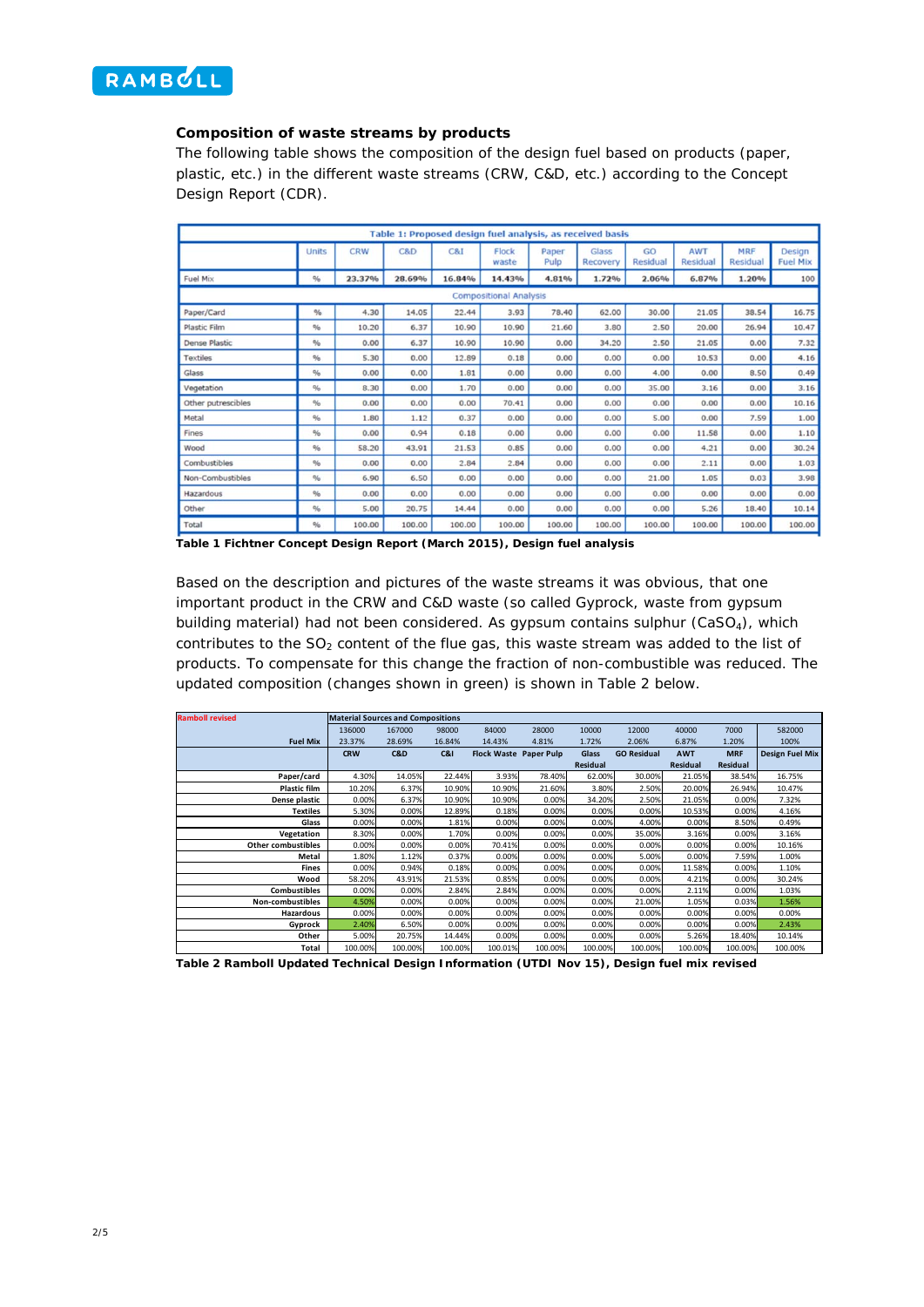

### **Composition of waste streams chemical analysis**

The following table shows the initial composition of the design fuel according to the CDR.

|               | <b>Units</b> | <b>CRW</b> | C&D    | C&1    |        | <b>Floc waste Paper Pulp</b> | <b>Glass</b><br><b>Recovery</b> | GO<br><b>Residual</b> | <b>AWT</b><br><b>Residual</b> | <b>MRF</b><br><b>Residual</b> | <b>Design</b><br><b>Fuel Mix</b> |
|---------------|--------------|------------|--------|--------|--------|------------------------------|---------------------------------|-----------------------|-------------------------------|-------------------------------|----------------------------------|
|               |              |            |        |        |        | Chemical Analysis            |                                 |                       |                               |                               |                                  |
| Carbon (C)    | $\%$         | 37.37      | 38.90  | 40.05  | 23.44  | 35.31                        | 40.32                           | 18.53                 | 38.81                         | 30.87                         | 35.83                            |
| Hydrogen (H)  | %            | 4.78       | 5.02   | 5.40   | 3.30   | 5.11                         | 5.61                            | 2.50                  | 5.37                          | 4.53                          | 4.76                             |
| Nitrogen (N)  | %            | 0.90       | 0.71   | 0.95   | 0.90   | 0.37                         | 0.42                            | 0.50                  | 0.85                          | 0.34                          | 0.80                             |
| Sulphur(S)    | %            | 0.12       | 0.12   | 0.12   | 0.12   | 0.12                         | 0.11                            | 0.18                  | 0.17                          | 0.12                          | 0.12                             |
| Chloride (CI) | %            | 0.17       | 0.66   | 1.09   | 1.03   | 0.39                         | 2.35                            | 0.39                  | 1.73                          | 0.41                          | 0.75                             |
| Oxygen (O)    | %            | 28.21      | 28.28  | 24.86  | 11.84  | 24.57                        | 22.87                           | 14.30                 | 16.68                         | 15.78                         | 23.81                            |
| Water (H2O)   | %            | 17.12      | 13.81  | 18.57  | 50.00  | 25.00                        | 19.57                           | 31.65                 | 23.77                         | 21.96                         | 22.39                            |
| Ash           | %            | 11.33      | 12.50  | 8.97   | 9.36   | 9.14                         | 8.75                            | 31.95                 | 12.63                         | 25.97                         | 11.53                            |
| Total         | %            | 100.00     | 100.00 | 100.00 | 100.00 | 100.00                       | 100.00                          | 100.00                | 100.00                        | 100.00                        | 100.00                           |
| <b>NCV</b>    | MJ/kg        | 13.68      | 12.08  | 13.46  | 8.46   | 13.22                        | 16.13                           | 6.31                  | 14.86                         | 10.09                         | 12.34                            |

**Table 3: Fichtner Concept Design Report (March 2015), Chemical Analysis** 

In order to reassess the design fuel, every single product was analysed and its chemical composition redefined based on a database of comparable products. The chemical composition of each product as used for the assessment is shown in the appendix of this memo. The chemical composition of each waste stream was then calculated based on the chemical composition of its products. The results of the redefinition are shown in the table below.

|               | <b>Units</b> | <b>CRW</b> | C&D   | C&I   | <b>Floc waste Paper Pulp</b> |       | <b>Glass</b><br><b>Recovery</b> | GO<br><b>Residual</b> | <b>AWT</b><br><b>Residual</b> | <b>MRF</b><br>Residual | <b>Design</b><br><b>Fuel Mix</b> |
|---------------|--------------|------------|-------|-------|------------------------------|-------|---------------------------------|-----------------------|-------------------------------|------------------------|----------------------------------|
|               |              |            |       |       | Chemical Analysis            |       |                                 |                       |                               |                        |                                  |
| Carbon (C)    | %            | 31.34      | 27.02 | 35    | 29.65                        | 42.9  | 41.01                           | 16.98                 | 38.96                         | 32.63                  | 31.44                            |
| Hydrogen (H)  | %            | 4.21       | 3.51  | 4.29  | 3.8                          | 5.84  | 4.63                            | 2.12                  | 4.98                          | 4.84                   | 4.07                             |
| Nitrogen (N)  | %            | 0.34       | 0.06  | 0.59  | 0.18                         |       |                                 | 0.12                  | 0.47                          |                        | 0.26                             |
| Sulphur(S)    | %            | 0.42       | 1.04  | 0.05  | 0.11                         | 0.12  | 0.09                            | 0.06                  | 0.04                          | 0.06                   | 0.43                             |
| Chloride (CI) | %            | 0.09       | 0.66  | 1.15  | 1.78                         | 0.19  | 3.27                            | 0.26                  | 2.18                          | 0.23                   | 0.88                             |
| Oxygen (O)    | %            | 21.11      | 21.5  | 17.5  | 7.04                         | 24.64 | 26.69                           | 12.58                 | 13.77                         | 12.11                  | 18.06                            |
| Water (H2O)   | %            | 28.47      | 21.51 | 21.68 | 22.62                        | 22.58 | 20.81                           | 36.2                  | 18.4                          | 15.2                   | 23.38                            |
| Ash           | %            | 14.03      | 24.7  | 19.74 | 34.82                        | 3.73  | 3.5                             | 31.68                 | 21.2                          | 34.93                  | 21.49                            |
| Total         | %            | 100        | 100   | 100   | 100                          | 100   | 100                             | 100                   | 100                           | 100                    | 100                              |
| <b>NCV</b>    | MJ/kg        | 11.95      | 9.97  | 13.84 | 12.59                        | 17.22 | 15.24                           | 5.67                  | 16.33                         | 14.23                  | 12.3                             |

**Table 4: Ramboll Updated Technical Design Information (UTDI Nov 15), Chemical Analysis revised** 

The following tables summarize the overall chemical analysis in the Fichtner CDR (March 2015) and the Ramboll UTDI (Nov 2015).

|                                                       |        |        |       |        | N     |       |       | Ash    | H <sub>2</sub> O | <b>NCV</b>  |
|-------------------------------------------------------|--------|--------|-------|--------|-------|-------|-------|--------|------------------|-------------|
| Concept of Design (March 15) report                   |        | 35.83% | 4.76% | 23.81% | 0.80% | 0.12% | 0.75% | 11.53% | 22.39%           | 12.34 MJ/kg |
|                                                       |        |        |       |        |       |       |       |        |                  |             |
| UTDI (Nov 15) report                                  | 100.0% | 31.4%  | 4.1%  | 18.1%  | 0.3%  | 0.4%  | 0.9%  | 21.5%  | 23.4%            | 12.30 MJ/kg |
| Table E: Comparison of Fichtnor CDD and Damboll LITDL |        |        |       |        |       |       |       |        |                  |             |

**<sup>5:</sup> Comparison of Fichtner CDR and Ramboll UTDI** 

The major change is the increased ash content. This is mainly a result of increased inert content in C&D, C&I and floc waste. In C&D the inert is mainly coming from adherent mineral substances like gypsum or mortar. The ash in floc waste is made up from paints, dirt, fine metals and rust.

As a result of the higher ash content the percentage of combustible (mainly C, H, O) is reduced accordingly. There further is an increase of the sulphur and chloride content. Both are important parameters for the design of the air pollution control equipment and need to be chosen carefully.

The decrease of oxygen is more than proportional and a result of the chemical reassessment of the different products. As oxygen has a negative impact on the calorific value, the reduction of oxygen results in a constant overall CV – irrespective of the decrease of combustible.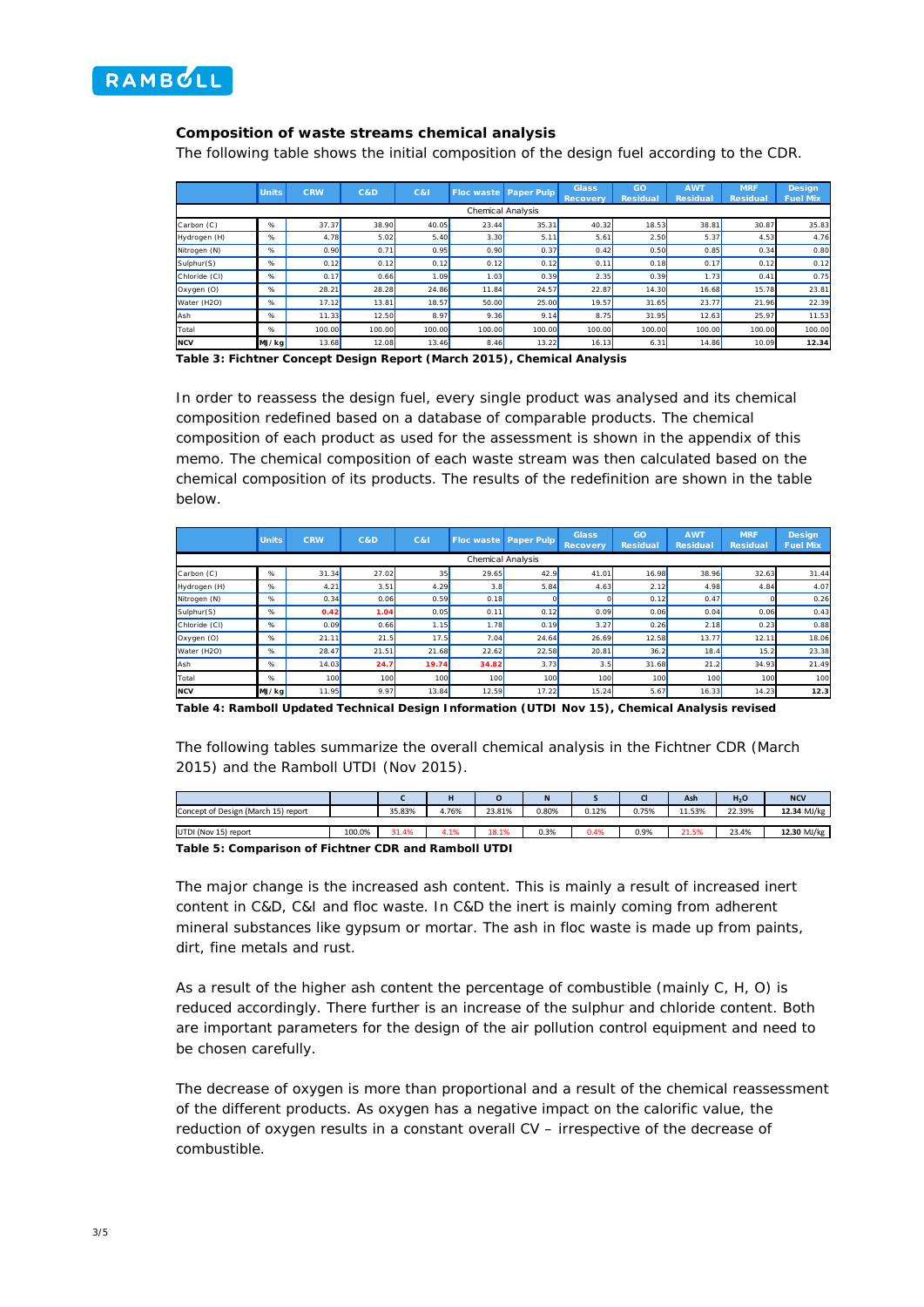

## **Appendix**

Chemical analysis and CV calculation of each waste stream.

| <b>CRW</b>                          |                | c            | н            | $\circ$       | N            | S             | CI           | Ash             | H <sub>2</sub> O | <b>NCV</b>                |
|-------------------------------------|----------------|--------------|--------------|---------------|--------------|---------------|--------------|-----------------|------------------|---------------------------|
| Paper/card                          | 4.30%          | 35.3%        | 4.1%         | 31.4%         | 0.0%         | 0.2%          | 0.0%         | 4.1%            | 25.0%            | 12.15 MJ/kg               |
| <b>Plastic film</b>                 | 10.20%         | 70.7%        | 12.1%        | 0.0%          | 0.0%         | 0.0%          | 0.9%         | 2.6%            | 13.8%            | 35.59 MJ/kg               |
| Dense plastic                       | 0.00%          | 48.2%        | 4.7%         | 21.1%         | 0.0%         | 0.0%          | 9.5%         | 2.6%            | 14.0%            | 18.58 MJ/kg               |
| <b>Textiles</b>                     | 5.30%          | 48.8%        | 4.1%         | 10.5%         | 4.3%         | 0.0%          | 0.0%         | 7.5%            | 25.0%            | 19.36 MJ/kg               |
| Glass                               | 0.00%          | 0.0%         | 0.0%         | 0.0%          | 0.0%         | 0.0%          | 0.0%         | 100.0%          | 0.0%             | 0.00 MJ/kg                |
| Vegetation                          | 8.30%          | 9.8%         | 1.3%         | 7.5%          | 0.3%         | 0.0%          | 0.0%         | 1.0%            | 80.0%            | 1.92 MJ/kg                |
| Other combustibles                  | 0.00%          | 20.4%        | 2.4%         | 4.4%          | 0.2%         | 0.2%          | 0.9%         | 46.5%           | 25.0%            | 8.30 MJ/kg                |
|                                     |                | 0.0%         | 0.0%         | 0.0%          | 0.0%         | 0.0%          | 0.0%         | 100.0%          |                  |                           |
| Metal                               | 1.80%          |              |              |               |              |               |              |                 | 0.0%             | 0.00 MJ/kg                |
| Fines                               | 0.00%          | 0.0%         | 0.0%         | 0.0%          | 0.0%         | 0.0%          | 0.0%         | 100.0%          | 0.0%             | 0.00 MJ/kg                |
| Wood                                | 58.20%         | 33.0%        | 4.2%         | 30.4%         | 0.1%         | 0.1%          | 0.0%         | 2.8%            | 29.3%            | 11.50 MJ/kg               |
| Combustibles                        | 0.00%          | 20.4%        | 2.4%         | 4.4%          | 0.2%         | 0.2%          | 0.9%         | 46.5%           | 25.0%            | 8.30 MJ/kg                |
| Non-combustibles                    | 4.50%          | 0.0%         | 0.0%         | 0.0%          | 0.0%         | 0.0%          | 0.0%         | 100.0%          | 0.0%             | 0.00 MJ/kg                |
| Hazardous                           | 0.00%          | 0.0%         | 0.0%         | 0.0%          | 0.0%         | 0.0%          | 0.0%         | 100.0%          | 0.0%             | 0.00 MJ/kg                |
| Gyprock                             | 2.40%          | 0.0%         | 0.0%         | 36.8%         | 0.0%         | 15.2%         | 0.0%         | 28.0%           | 20.0%            | -2.87 MJ/kg               |
| Other                               | 5.00%          | 0.0%         | 0.0%         | 0.0%          | 0.0%         | 0.0%          | 0.0%         | 90.0%           | 10.0%            | $-0.24$ MJ/kg             |
| UTDI (Nov 15) report                | 100.0%         | 31.3%        | 4.2%         | 21.1%         | 0.3%         | 0.4%          | 0.1%         | 14.0%           | 28.5%            | 11.95 MJ/kg               |
| Concept of Design (March 15) report | 100.0%         | 37.4%        | 4.8%         | 28.2%         | 0.9%         | 0.1%          | 0.2%         | 11.3%           | 17.1%            | 13.68 MJ/kg               |
|                                     |                |              |              |               |              |               |              |                 |                  |                           |
|                                     |                |              |              |               |              |               |              |                 |                  |                           |
| C&D                                 |                | $\mathsf{c}$ | H            | $\mathbf{o}$  | $\mathsf N$  | s             | C1           | Ash             | H <sub>2</sub> O | <b>NCV</b>                |
| Paper/card                          | 14.05%         | 35.3%        | 4.1%         | 31.4%         | 0.0%         | 0.2%          | 0.0%         | 4.1%            | 25.0%            | 12.15 MJ/kg               |
| <b>Plastic film</b>                 | 6.37%          | 70.7%        | 12.1%        | 0.0%          | 0.0%         | 0.0%          | 0.9%         | 2.6%            | 13.8%            | 35.59 MJ/kg               |
| Dense plastic                       | 6.37%          | 48.2%        | 4.7%         | 21.1%         | 0.0%         | 0.0%          | 9.5%         | 2.6%            | 14.0%            | 18.58 MJ/kg               |
| <b>Textiles</b>                     | 0.00%          | 48.8%        | 4.1%         | 10.5%         | 4.3%         | 0.0%          | 0.0%         | 7.5%            | 25.0%            |                           |
|                                     |                |              |              |               |              |               |              |                 |                  | 19.36 MJ/kg               |
| Glass                               | 0.00%          | 0.0%         | 0.0%         | 0.0%          | 0.0%         | 0.0%          | 0.0%         | 100.0%          | 0.0%             | 0.00 MJ/kg                |
| Vegetation                          | 0.00%          | 9.8%         | 1.3%         | 7.5%          | 0.3%         | 0.0%          | 0.0%         | 1.0%            | 80.0%            | 1.92 MJ/kg                |
| <b>Other combustibles</b>           | 0.00%          | 20.4%        | 2.4%         | 4.4%          | 0.2%         | 0.2%          | 0.9%         | 46.5%           | 25.0%            | 8.30 MJ/kg                |
| Metal                               | 1.12%          | 0.0%         | 0.0%         | 0.0%          | 0.0%         | 0.0%          | 0.0%         | 100.0%          | 0.0%             | $0.00$ MJ/kg              |
| <b>Fines</b>                        | 0.94%          | 0.0%         | 0.0%         | 0.0%          | 0.0%         | 0.0%          | 0.0%         | 100.0%          | 0.0%             | 0.00 MJ/kg                |
| Wood                                | 43.91%         | 33.0%        | 4.2%         | 30.4%         | 0.1%         | 0.1%          | 0.0%         | 2.8%            | 29.3%            | 11.50 MJ/kg               |
| <b>Combustibles</b>                 | 0.00%          | 20.4%        | 2.4%         | 4.4%          | 0.2%         | 0.2%          | 0.9%         | 46.5%           | 25.0%            | 8.30 MJ/kg                |
| Non-combustibles                    | 0.00%          | 0.0%         | 0.0%         | 0.0%          | 0.0%         | 0.0%          | 0.0%         | 100.0%          | 0.0%             | 0.00 MJ/kg                |
| <b>Hazardous</b>                    | 0.00%          | 0.0%         | 0.0%         | 0.0%          | 0.0%         | 0.0%          | 0.0%         | 100.0%          | 0.0%             | 0.00 MJ/kg                |
| Gyprock                             | 6.50%          | 0.0%         | 0.0%         | 36.8%         | 0.0%         | 15.2%         | 0.0%         | 28.0%           | 20.0%            | -2.87 MJ/kg               |
| Other                               | 20.75%         | 0.0%         | 0.0%         | 0.0%          | 0.0%         | 0.0%          | 0.0%         | 90.0%           | 10.0%            | $-0.24$ MJ/kg             |
| UTDI (Nov 15) report                | 100.0%         | 27.0%        | 3.5%         | 21.5%         | 0.1%         | 1.0%          | 0.7%         | 24.7%           | 21.5%            | 9.97 MJ/kg                |
|                                     |                |              |              |               |              |               |              |                 |                  |                           |
| Concept of Design (March 15) report | 100.0%         | 38.9%        | 5.0%         | 28.3%         | 0.7%         | 0.1%          | 0.7%         | 12.5%           | 13.8%            | 12.08 MJ/kg               |
|                                     |                |              |              |               |              |               |              |                 |                  |                           |
| C&I                                 |                |              |              |               |              |               |              |                 |                  |                           |
|                                     |                |              |              |               |              |               |              |                 |                  |                           |
|                                     |                | c            | н            | $\circ$       | N            | S             | <b>CI</b>    | Ash             | H <sub>2</sub> O | <b>NCV</b>                |
| Paper/card                          | 22.44%         | 35.3%        | 4.1%         | 31.4%         | 0.0%         | 0.2%          | 0.0%         | 4.1%            | 25.0%            | 12.15 MJ/kg               |
| <b>Plastic film</b>                 | 10.90%         | 70.7%        | 12.1%        | 0.0%          | 0.0%         | 0.0%          | 0.9%         | 2.6%            | 13.8%            | 35.59 MJ/kg               |
| Dense plastic                       | 10.90%         | 48.2%        | 4.7%         | 21.1%         | 0.0%         | 0.0%          | 9.5%         | 2.6%            | 14.0%            | 18.58 MJ/kg               |
| <b>Textiles</b>                     | 12.89%         | 48.8%        | 4.1%         | 10.5%         | 4.3%         | 0.0%          | 0.0%         | 7.5%            | 25.0%            | 19.36 MJ/kg               |
| Glass                               | 1.81%          | 0.0%         | 0.0%         | 0.0%          | 0.0%         | 0.0%          | 0.0%         | 100.0%          | 0.0%             | 0.00 MJ/kg                |
| Vegetation                          | 1.70%          | 9.8%         | 1.3%         | 7.5%          | 0.3%         | 0.0%          | 0.0%         | 1.0%            | 80.0%            | 1.92 MJ/kg                |
| Other combustibles                  | 0.00%          | 20.4%        | 2.4%         | 4.4%          | 0.2%         | 0.2%          | 0.9%         | 46.5%           | 25.0%            | 8.30 MJ/kg                |
| Metal                               | 0.37%          | 0.0%         | 0.0%         | 0.0%          | 0.0%         | 0.0%          | 0.0%         | 100.0%          | 0.0%             | 0.00 MJ/kg                |
| <b>Fines</b>                        | 0.18%          | 0.0%         | 0.0%         | 0.0%          | 0.0%         | 0.0%          | 0.0%         | 100.0%          | 0.0%             |                           |
| Wood                                | 21.53%         | 33.0%        | 4.2%         | 30.4%         | 0.1%         | 0.1%          | 0.0%         | 2.8%            | 29.3%            | 0.00 MJ/kg<br>11.50 MJ/kg |
|                                     |                | 20.4%        | 2.4%         | 4.4%          |              |               | 0.9%         |                 |                  |                           |
| Combustibles                        | 2.84%          |              |              |               | 0.2%         | 0.2%          |              | 46.5%           | 25.0%            | 8.30 MJ/kg                |
| Non-combustibles                    | 0.00%<br>0.00% | 0.0%<br>0.0% | 0.0%<br>0.0% | 0.0%          | 0.0%<br>0.0% | 0.0%          | 0.0%<br>0.0% | 100.0%          | 0.0%             | 0.00 MJ/kg                |
| Hazardous                           | 0.00%          | 0.0%         | 0.0%         | 0.0%<br>36.8% |              | 0.0%<br>15.2% | 0.0%         | 100.0%<br>28.0% | 0.0%             | 0.00 MJ/kg                |
| Gyprock                             | 14.44%         |              |              | 0.0%          | 0.0%<br>0.0% |               |              | 90.0%           | 20.0%            | -2.87 MJ/kg               |
| Other                               |                | 0.0%         | 0.0%         |               |              | 0.0%          | 0.0%         |                 | 10.0%            | $-0.24$ MJ/kg             |
| UTDI (Nov 15) report                | 100.0%         | 35.0%        | 4.3%         | 17.5%         | 0.6%         | 0.1%          | 1.2%         | 19.7%           | 21.7%            | 13.84 MJ/kg               |
| Concept of Design (March 15) report | 100.0%         | 40.1%        | 5.4%         | 24.9%         | 1.0%         | 0.1%          | 1.1%         | 9.0%            | 18.6%            | 13.46 MJ/kg               |
|                                     |                |              |              |               |              |               |              |                 |                  |                           |
|                                     |                |              |              |               |              |               |              |                 |                  |                           |
| <b>Flock Waste</b>                  |                | c            | н            | $\circ$       | ${\sf N}$    | S             | <b>CI</b>    | Ash             | H <sub>2</sub> O | <b>NCV</b>                |
| Paper/card                          | 3.93%          | 35.3%        | 4.1%         | 31.4%         | 0.0%         | 0.2%          | 0.0%         | 4.1%            | 25.0%            | 12.15 MJ/kg               |
| <b>Plastic film</b>                 | 10.90%         | 70.7%        | 12.1%        | 0.0%          | 0.0%         | 0.0%          | 0.9%         | 2.6%            | 13.8%            | 35.59 MJ/kg               |
| Dense plastic                       | 10.90%         | 48.2%        | 4.7%         | 21.1%         | 0.0%         | 0.0%          | 9.5%         | 2.6%            | 14.0%            | 18.58 MJ/kg               |
|                                     |                |              |              |               |              |               |              |                 |                  |                           |
| <b>Textiles</b>                     | 0.18%          | 48.8%        | 4.1%         | 10.5%         | 4.3%         | 0.0%          | 0.0%         | 7.5%            | 25.0%            | 19.36 MJ/kg               |
| Glass                               | 0.00%          | 0.0%         | 0.0%         | 0.0%          | 0.0%         | 0.0%          | 0.0%         | 100.0%          | 0.0%             | 0.00 MJ/kg                |
| Vegetation                          | 0.00%          | 9.8%         | 1.3%         | 7.5%          | 0.3%         | 0.0%          | 0.0%         | 1.0%            | 80.0%            | 1.92 MJ/kg                |
| Other combustibles                  | 70.41%         | 20.4%        | 2.4%         | 4.4%          | 0.2%         | 0.2%          | 0.9%         | 46.5%           | 25.0%            | 8.30 MJ/kg                |
| Metal                               | 0.00%          | 0.0%         | 0.0%         | 0.0%          | 0.0%         | 0.0%          | 0.0%         | 100.0%          | 0.0%             | 0.00 MJ/kg                |
| Fines                               | 0.00%          | 0.0%         | 0.0%         | 0.0%          | 0.0%         | 0.0%          | 0.0%         | 100.0%          | 0.0%             | 0.00 MJ/kg                |
| Wood                                | 0.85%          | 33.0%        | 4.2%         | 30.4%         | 0.1%         | 0.1%          | 0.0%         | 2.8%            | 29.3%            | 11.50 MJ/kg               |
| Combustibles                        | 2.84%          | 20.4%        | 2.4%         | 4.4%          | 0.2%         | 0.2%          | 0.9%         | 46.5%           | 25.0%            | 8.30 MJ/kg                |
| Non-combustibles                    | 0.00%          | 0.0%         | 0.0%         | 0.0%          | 0.0%         | 0.0%          | 0.0%         | 100.0%          | 0.0%             | 0.00 MJ/kg                |
| Hazardous                           | 0.00%          | 0.0%         | 0.0%         | 0.0%          | 0.0%         | 0.0%          | 0.0%         | 100.0%          | 0.0%             | 0.00 MJ/kg                |
| Gyprock                             | 0.00%          | 0.0%         | 0.0%         | 36.8%         | 0.0%         | 15.2%         | 0.0%         | 28.0%           | 20.0%            | -2.87 MJ/kg               |
| Other                               | 0.00%          | 0.0%         | 0.0%         | 0.0%          | 0.0%         | 0.0%          | 0.0%         | 90.0%           | 10.0%            | -0.24 MJ/kg               |
| UTDI (Nov 15) report                | 100.0%         | 29.7%        | 3.8%         | 7.0%          | 0.2%         | 0.1%          | 1.8%         | 34.8%           | 22.6%            | 12.59 MJ/kg               |
| Concept of Design (March 15) report | 100.0%         | 23.4%        | 3.3%         | 11.8%         | 0.9%         | 0.1%          | 1.0%         | 9.4%            | 50.0%            | 8.46 MJ/kg                |